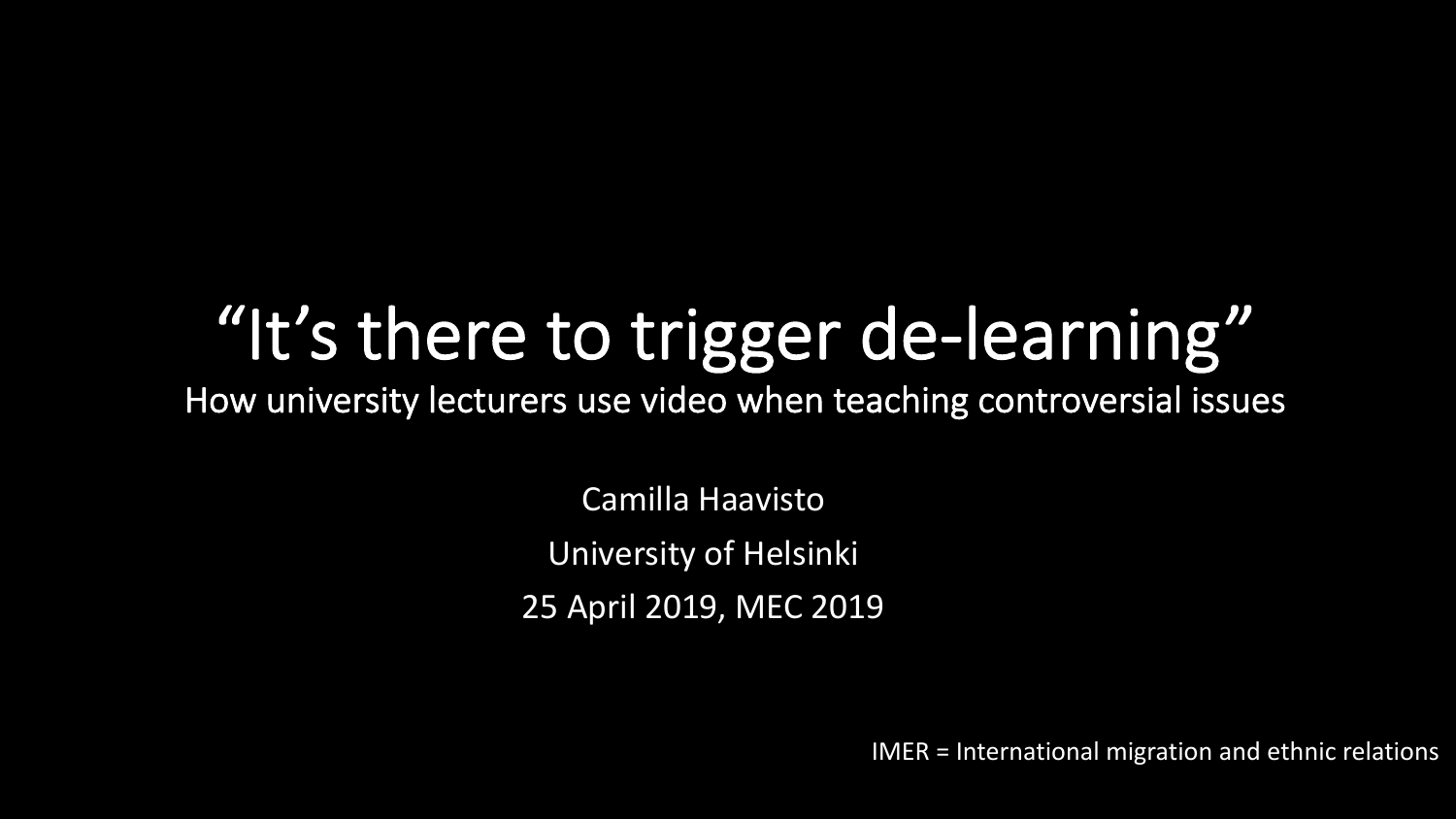What are the educational functions of video in HE classes on international migration and ethnic relations (IMER)?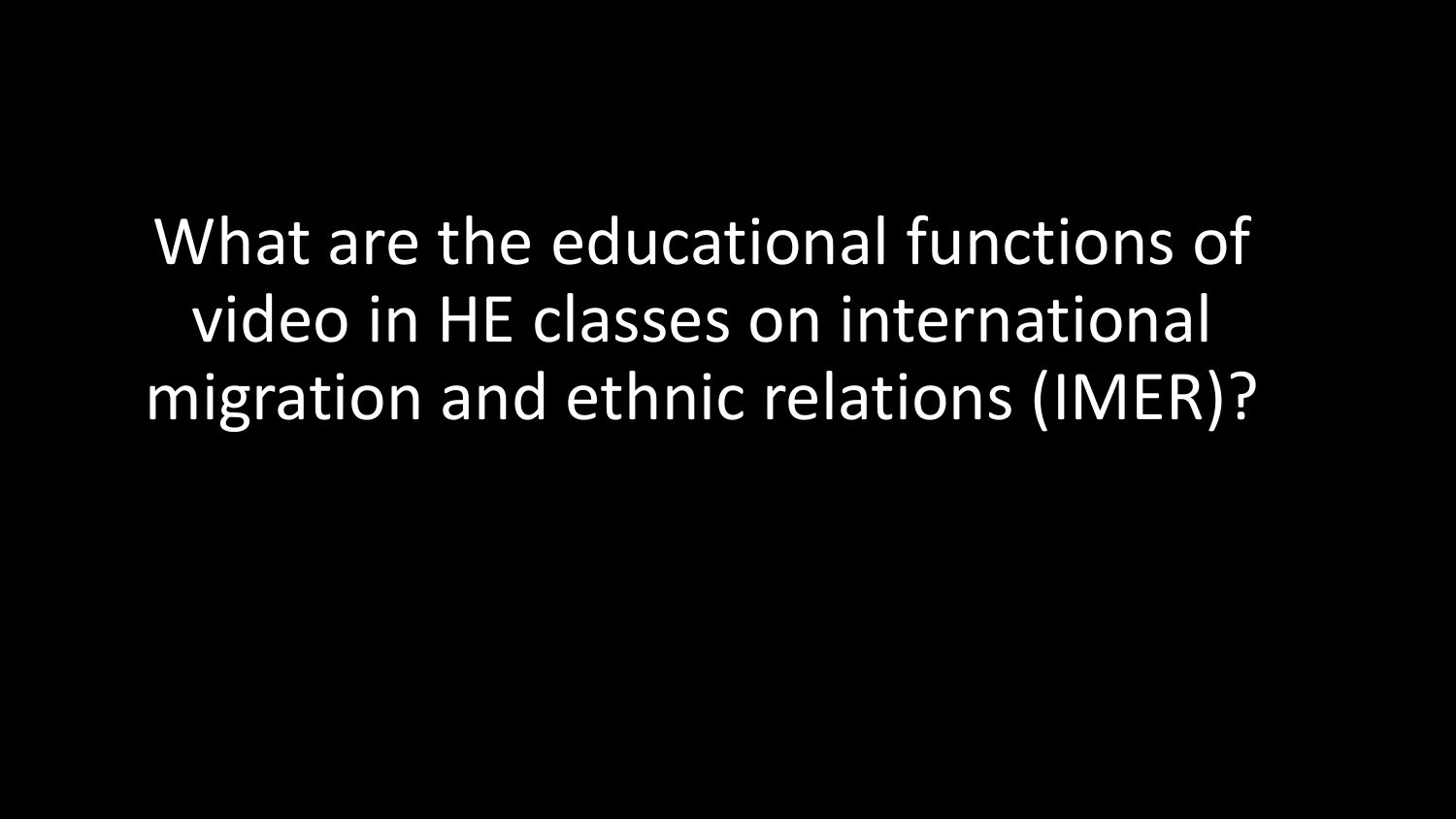A. Provide a point of reference for discussions in class

Cf. Testimony videos (Andrist 2014, 200)

B. Invite students to recognize and name their own feelings

Cf. Smith 2014 refer. to Boler's (1999) "pedagogy of the discomfort"

C. Connect events and phenomena over time and space where social cohesion has been ruptured

Cf. Conjuncture videos (Andrist 2014, 199)

D. Link new ideas to what the students already know

(Cf. Mitra 2010, 409)

E. Help students to separate opinions from facts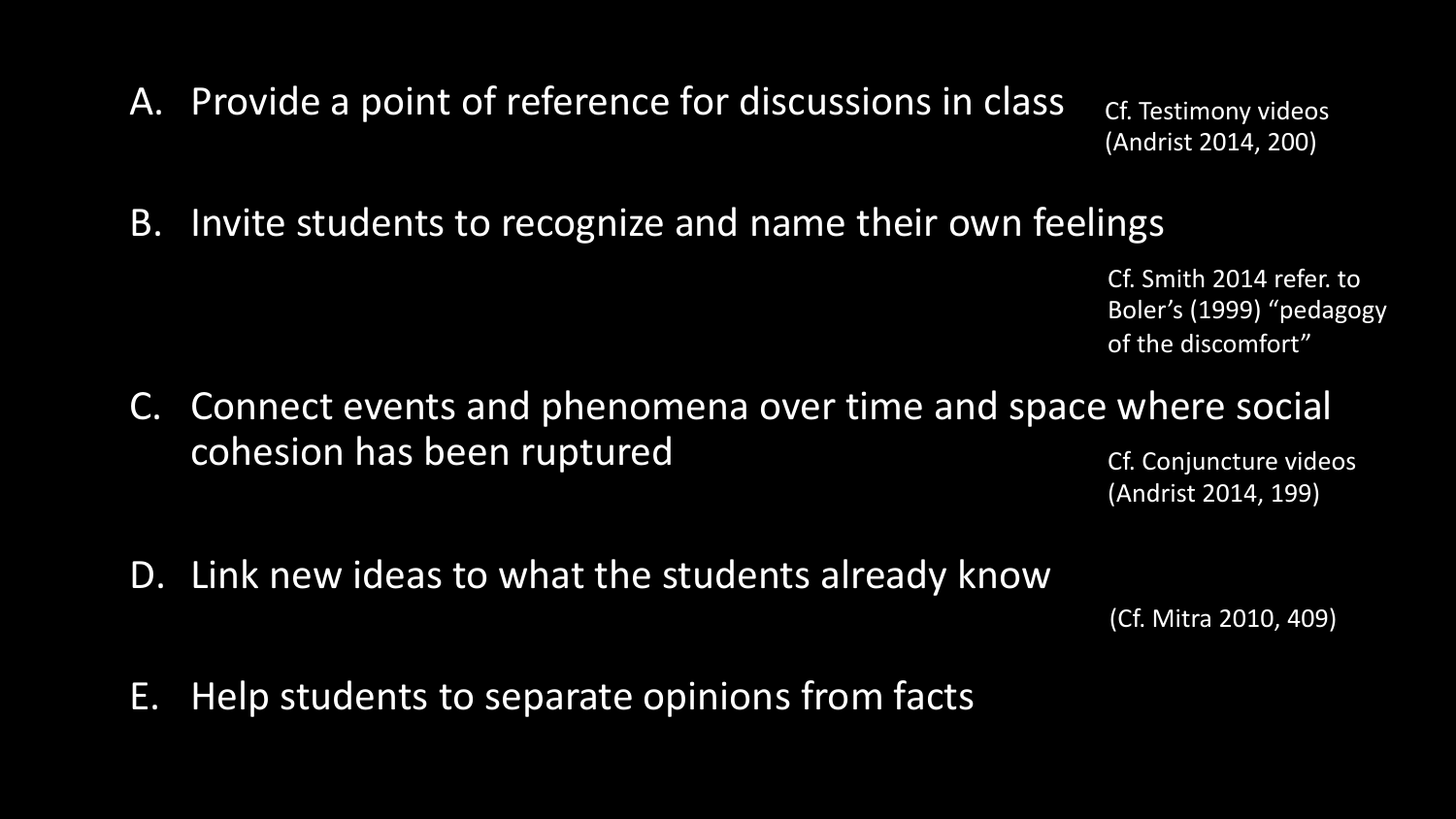• *…this video is something where, you know, where the boys in my class who look African, who look Arab, uhm, you know, certainly recognized that kind of ethnic profiling and so… and the young girls who are white and who are middle class can, you know, can better understand the experiences* (Lecturer A)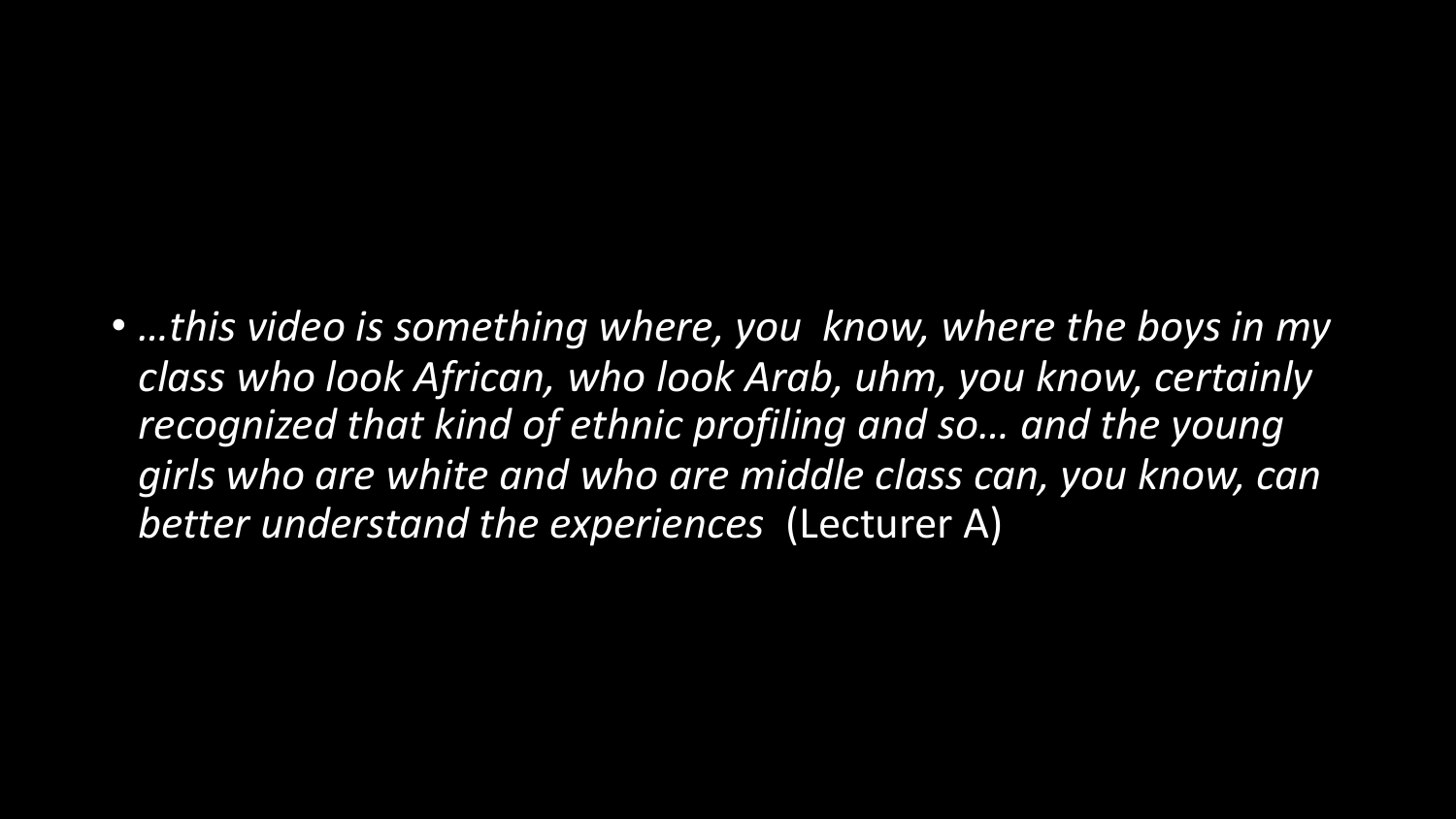• *..//… for example, I will show a documentary about Holocaust to them and it is about that really in America they knew that the Holocaust was happening but the American Foreign Policy did not allow American government to react...//… so I will tie it to the Israel and Palestine conflict today, like do the students know? I usually do a questionnaire and ask them very, very basic questions and they don't know and then I ask them if they have an opinion, they have. So one, I ask them how they can have an opinion if they don't even know the most basic thing. (Lecturer F)*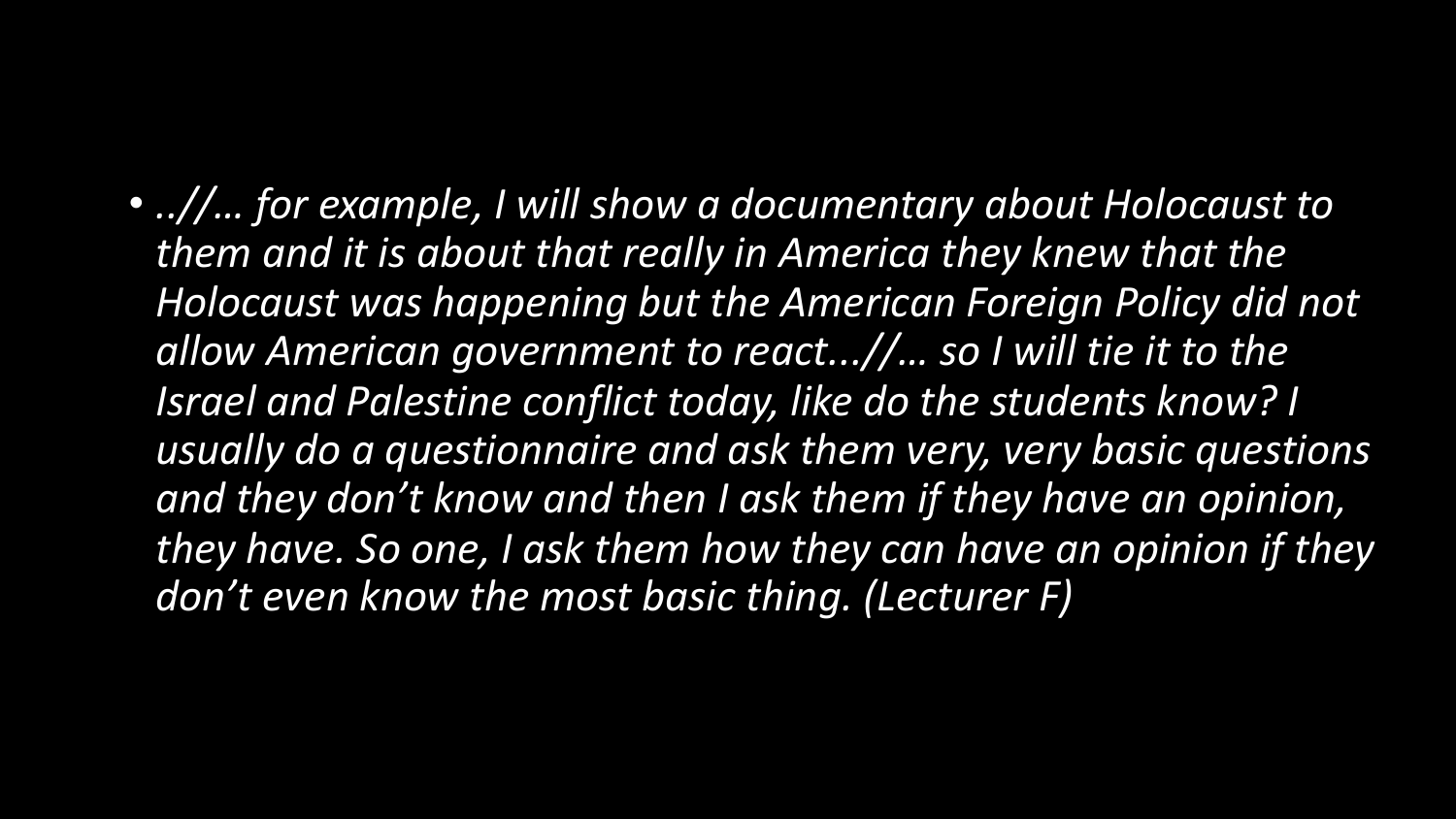#### Video facilitates (organized) **deliberation** in class

## Deliberative Pedagogy (DP)

Idit Manosevitch 2019; Timothy Shaffer 2017;2014; Nicolas W. Longo 2017; Martin Carcasson 2017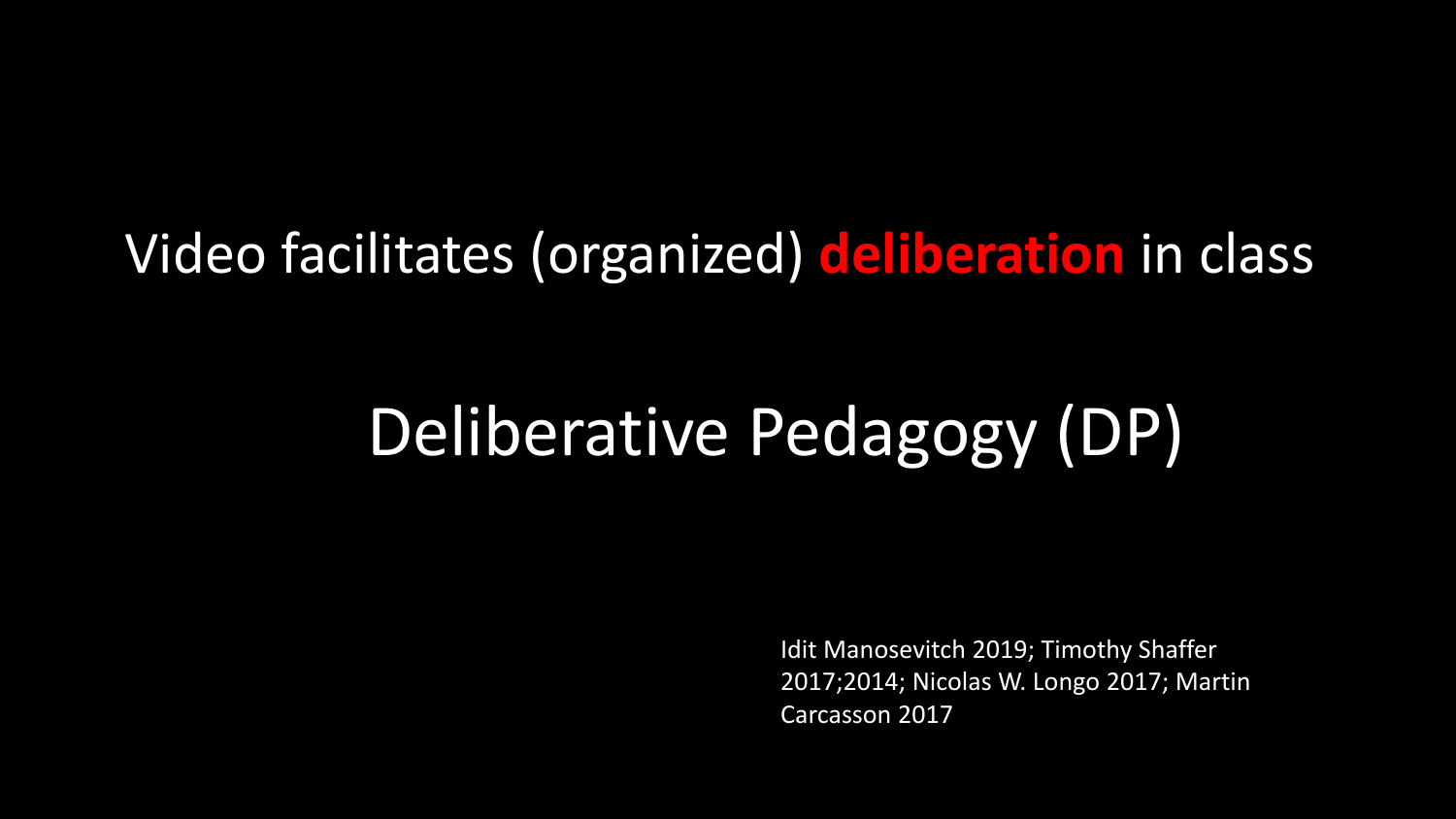#### A PEDAGOGICAL TOOL



THE CONTROVERSE / THE SOCIAL AND POLITICAL CONTEXT / THE "WICKED PROBLEM" (RITTEL 1973)